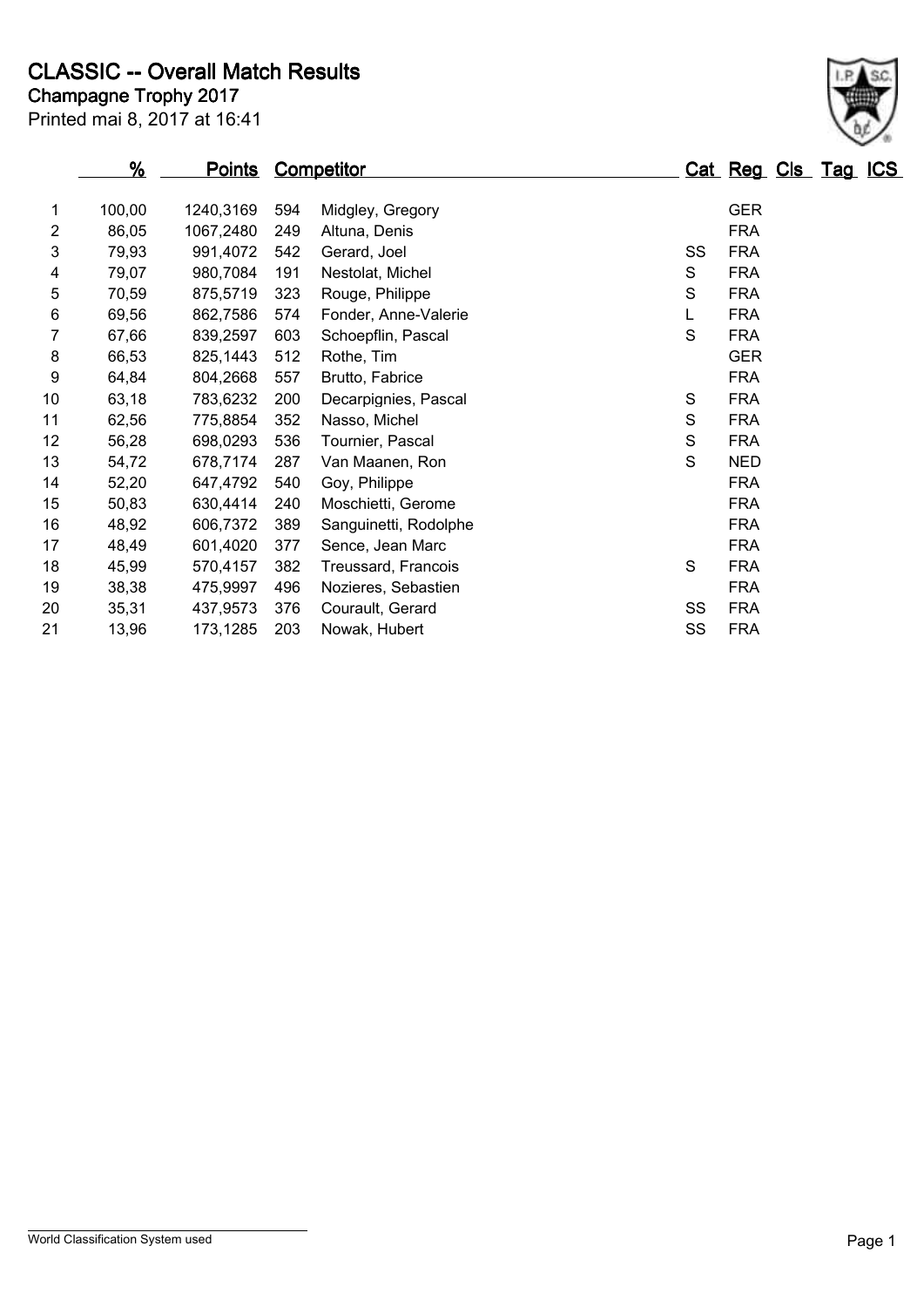|    | <u>%</u> | <u>Points</u> |     | <b>Competitor</b>                     |               | Cat Reg Cls Tag ICS |  |  |
|----|----------|---------------|-----|---------------------------------------|---------------|---------------------|--|--|
| 1  | 100,00   | 1238,9092     | 153 | Witters, Frank                        | S             | <b>BEL</b>          |  |  |
| 2  | 96,79    | 1199,1318     | 327 | Meier, Dominic                        |               | SUI                 |  |  |
| 3  | 95,59    | 1184,2294     | 47  | Wilda, Christian                      | S             | <b>GER</b>          |  |  |
| 4  | 92,99    | 1152,1047     | 475 | Deville, Remy                         |               | <b>FRA</b>          |  |  |
| 5  | 91,69    | 1135,9641     | 85  | Wagenaars, Dennis                     |               | <b>NED</b>          |  |  |
| 6  | 87,83    | 1088,0872     | 616 | Drummen, Maurice                      | S             | <b>NED</b>          |  |  |
| 7  | 86,60    | 1072,8744     | 417 | Noord, Desiree                        | L             | <b>NED</b>          |  |  |
| 8  | 86,26    | 1068,7384     | 139 | Horejsi, Lenka                        | L             | <b>CZE</b>          |  |  |
| 9  | 86,26    | 1068,7369     | 81  | Pitot-Aimaretti, Christophe           |               | <b>FRA</b>          |  |  |
| 10 | 84,92    | 1052,0238     | 231 |                                       | S             | <b>FRA</b>          |  |  |
| 11 | 83,83    | 1038,6130     | 90  | Desagneaux, Jean Luc<br>Lauwers, Marc | S             | <b>BEL</b>          |  |  |
| 12 | 83,28    |               | 168 |                                       |               | <b>BEL</b>          |  |  |
| 13 |          | 1031,8144     |     | Ronsse, Jurgen                        | S             | <b>NED</b>          |  |  |
|    | 82,10    | 1017,1767     | 216 | Smits, Arno                           |               |                     |  |  |
| 14 | 81,76    | 1012,9497     | 119 | da Costa, Patrice                     |               | <b>FRA</b>          |  |  |
| 15 | 80,97    | 1003,0848     | 256 | Renaud, Patrick                       |               | <b>FRA</b>          |  |  |
| 16 | 79,88    | 989,6827      | 65  | Moine, Christian                      |               | <b>FRA</b>          |  |  |
| 17 | 79,24    | 981,7654      | 73  | Pirlot, Emmanuel                      |               | <b>FRA</b>          |  |  |
| 18 | 78,54    | 973,0055      | 408 | Roorda, Richard                       | S             | <b>NED</b>          |  |  |
| 19 | 78,45    | 971,9011      | 548 | Egret, Sebastien                      |               | <b>FRA</b>          |  |  |
| 20 | 77,88    | 964,8672      | 64  | van der Wel, Richard                  |               | <b>NED</b>          |  |  |
| 21 | 75,57    | 936,2107      | 128 | Juhel, Julien                         |               | <b>FRA</b>          |  |  |
| 22 | 74,23    | 919,6844      | 110 | Moortgat, Karel                       | S             | <b>BEL</b>          |  |  |
| 23 | 73,97    | 916,4566      | 395 | Clausen, Torsten                      | $\mathsf S$   | <b>GER</b>          |  |  |
| 24 | 73,65    | 912,4711      | 620 | Montargot, Renaud                     | S             | <b>FRA</b>          |  |  |
| 25 | 73,12    | 905,9209      | 91  | Maerevoet, Rafael                     |               | <b>BEL</b>          |  |  |
| 26 | 71,22    | 882,3950      | 169 | Garnier, Sullivan                     |               | <b>FRA</b>          |  |  |
| 27 | 71,12    | 881,0975      | 164 | Defgnee, Alphonse                     | SS            | <b>BEL</b>          |  |  |
| 28 | 70,69    | 875,7339      | 333 | Picard, Nicolas                       |               | <b>FRA</b>          |  |  |
| 29 | 69,18    | 857,1371      | 44  | Keppel, John                          | $\mathbf S$   | <b>NED</b>          |  |  |
| 30 | 68,33    | 846,5936      | 581 | Barkowski, Helmuth                    | S             | <b>GER</b>          |  |  |
| 31 | 67,20    | 832,5078      | 252 | Zanardi, Annamaria                    | L             | SUI                 |  |  |
| 32 | 65,94    | 816,9127      | 478 | lozzo, Fabrice                        |               | <b>FRA</b>          |  |  |
| 33 | 65,15    | 807,1483      | 351 | Aiello, Jean Luc                      |               | <b>FRA</b>          |  |  |
| 34 | 64,53    | 799,5025      | 224 | Maerevoet, Ken                        |               | <b>BEL</b>          |  |  |
| 35 | 64,22    | 795,6584      | 167 | Rigaudy, Cedric                       |               | <b>FRA</b>          |  |  |
| 36 | 63,31    | 784,4107      | 424 | Lataste, Bertrand                     |               | <b>FRA</b>          |  |  |
| 37 | 62,21    | 770,7057      | 560 | Jungbluth, Danny                      |               | <b>BEL</b>          |  |  |
| 38 | 61,95    | 767,4469      | 358 | Deville, Pauline                      | L             | <b>FRA</b>          |  |  |
| 39 | 61,59    | 763,0259      | 295 | Remek, Claudia                        | L             | <b>GER</b>          |  |  |
| 40 | 61,54    | 762,4544      | 243 | lezzi, Giovanni                       |               | <b>FRA</b>          |  |  |
| 41 | 60,96    | 755,2926      | 415 | Demanet, Jean-Michel                  | S             | <b>FRA</b>          |  |  |
| 42 | 60,28    | 746,8267      | 180 | Colombini, Jean pierre                | $\mathbf S$   | <b>FRA</b>          |  |  |
| 43 | 59,59    | 738,3114      | 638 | Raclot, Gerard                        | S             | <b>FRA</b>          |  |  |
| 44 | 59,24    | 733,8994      | 464 | Mattelaere, Frederik                  |               | <b>BEL</b>          |  |  |
| 45 | 58,41    | 723,6753      | 142 | Bus, Marcel                           | SS            | <b>BEL</b>          |  |  |
| 46 | 56,87    | 704,6012      | 143 | Rodigas, Eduard                       | SS            | <b>NED</b>          |  |  |
| 47 | 56,32    | 697,7297      | 309 | van Esch, Mari                        | ${\mathsf S}$ | <b>NED</b>          |  |  |
| 48 | 55,95    | 693,1759      | 98  | Singh, Kulwant                        | $\mathbf S$   | <b>BEL</b>          |  |  |
|    |          |               |     |                                       |               |                     |  |  |

World Classification System used **Page 1** 

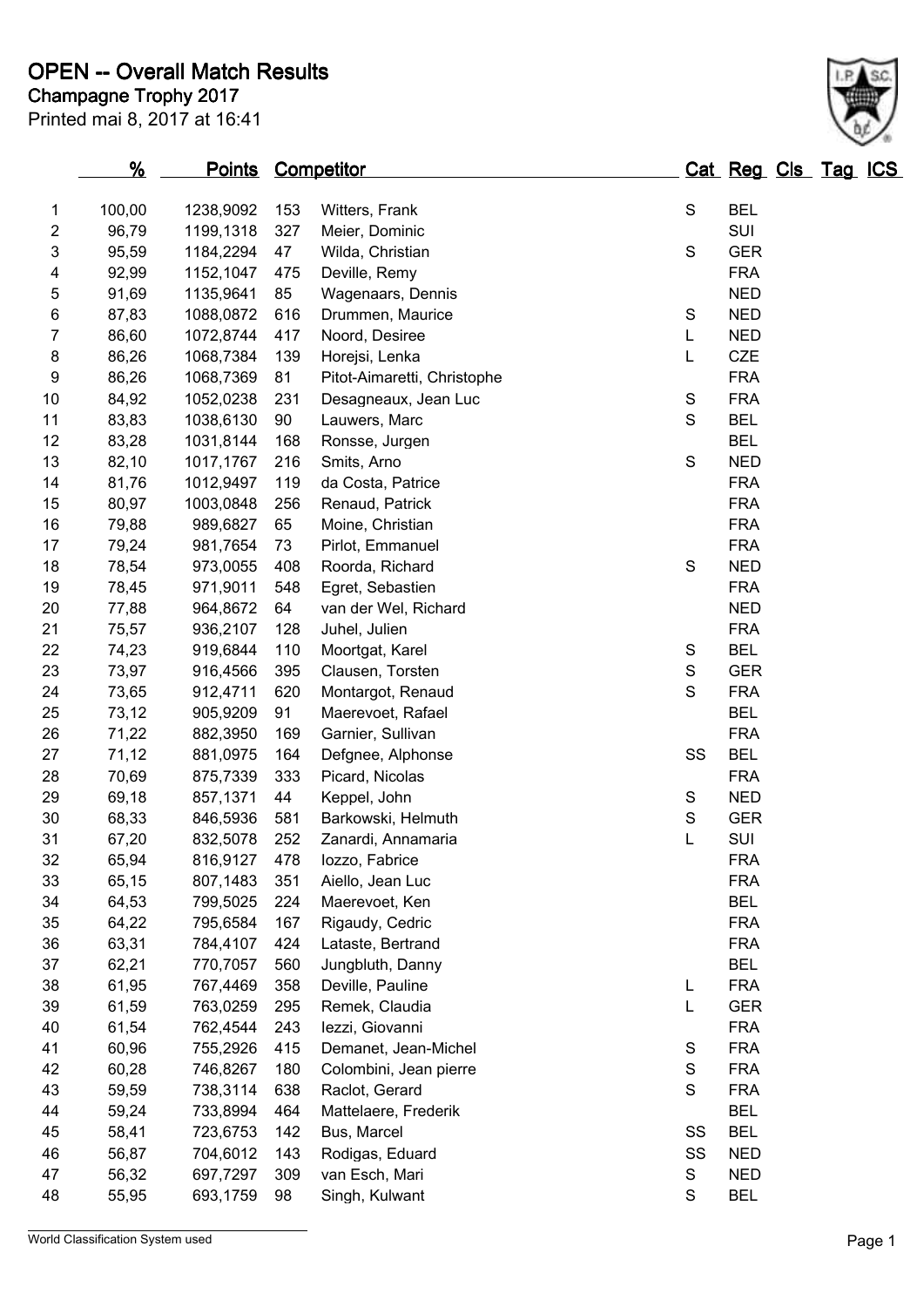|    | %      | <u>Points</u> |     | <b>Competitor</b>               |               | Cat Reg Cls Tag ICS |  |  |
|----|--------|---------------|-----|---------------------------------|---------------|---------------------|--|--|
| 49 | 53,56  | 663,5172      | 493 | Grandgerard, Herve              | SS            | <b>FRA</b>          |  |  |
| 50 | 52,27  | 647,5965      | 404 | Deville, Jacques                | ${\mathsf S}$ | <b>FRA</b>          |  |  |
| 51 | 52,17  | 646,3547      | 648 | ${\mathsf S}$<br>Dussart, Alain |               | <b>FRA</b>          |  |  |
| 52 | 52,07  | 645,1434      | 316 | Nadin, Philippe                 | S             | <b>FRA</b>          |  |  |
| 53 | 51,60  | 639,3098      | 495 | Desaugere, J-F                  | SS            | <b>FRA</b>          |  |  |
| 54 | 51,58  | 639,0857      | 122 | Bezot, Patrick                  |               | <b>FRA</b>          |  |  |
| 55 | 51,34  | 636,0159      | 371 | Petit, Jocelyn                  |               | <b>FRA</b>          |  |  |
| 56 | 51,31  | 635,6781      | 66  | Sallet, Gauthier                | SS            | <b>FRA</b>          |  |  |
| 57 | 51,01  | 632,0141      | 259 | Balliere, Guillaume             | S             | <b>FRA</b>          |  |  |
| 58 | 50,39  | 624,2500      | 199 | Bachot, Patrick                 | $\mathbf S$   | <b>BEL</b>          |  |  |
| 59 | 49,47  | 612,9422      | 196 | Noel, Francis                   | SS            | <b>FRA</b>          |  |  |
| 60 | 49,43  | 612,4087      | 421 | Poolman, Ronald                 |               | <b>NED</b>          |  |  |
| 61 | 47,21  | 584,8834      | 49  | Gerard, Pierre                  |               | <b>FRA</b>          |  |  |
| 62 | 46,65  | 577,9585      | 343 | van Poppel, Frans               |               | <b>NED</b>          |  |  |
| 63 | 45,37  | 562,0916      | 583 | Laurembourle, Jacques           | SS            | <b>FRA</b>          |  |  |
| 64 | 45,00  | 557,4908      | 292 | Wolan, Joseph                   | SS            | <b>FRA</b>          |  |  |
| 65 | 44,80  | 554,9832      | 214 | Descamps, Alexis                |               | <b>FRA</b>          |  |  |
| 66 | 44,43  | 550,4377      | 506 | Jansen, Jean Michel             | $\mathbf S$   | <b>BEL</b>          |  |  |
| 67 | 44,09  | 546,2887      | 46  | Luyts, Gunther                  |               | <b>BEL</b>          |  |  |
| 68 | 43,26  | 535,9659      | 163 | Neiuwenhuis, Frits              |               | <b>NED</b>          |  |  |
| 69 | 42,59  | 527,6613      | 410 | Meunier, Gerard                 | SS            | <b>FRA</b>          |  |  |
| 70 | 40,03  | 495,9170      | 52  | Bezot, Delphine                 | L             | <b>FRA</b>          |  |  |
| 71 | 39,78  | 492,8750      | 378 | Lagache, Pierre                 | SS            | <b>FRA</b>          |  |  |
| 72 | 39,47  | 488,9514      | 461 | <b>Plumier, Fredy</b>           | <b>SS</b>     | <b>BEL</b>          |  |  |
| 73 | 39,44  | 488,6775      | 210 | Agrinier, Didier                | SS            | <b>FRA</b>          |  |  |
| 74 | 39,11  | 484,5875      | 197 | Visser, Rob                     | ${\mathsf S}$ | <b>NED</b>          |  |  |
| 75 | 39,09  | 484,2421      | 137 | Tissingh, Klaas                 | $\mathbb S$   | <b>NED</b>          |  |  |
| 76 | 39,08  | 484,1233      | 186 | Schwichtenberg, Andreas         | $\mathsf S$   | <b>GER</b>          |  |  |
| 77 | 38,19  | 473,1915      | 329 | Quintin, Philippe               | S             | <b>BEL</b>          |  |  |
| 78 | 37,32  | 462,3218      | 92  | van der Slot, Leo               | $\mathsf S$   | <b>NED</b>          |  |  |
| 79 | 35,92  | 445,0424      | 304 | Colombini, Catherine            | L             | <b>FRA</b>          |  |  |
| 80 | 35,49  | 439,6313      | 238 | Goibeault, Pascal               | S             | <b>FRA</b>          |  |  |
| 81 | 35, 15 | 435,4191      | 208 | Roccia, Salvatore               | S             | <b>BEL</b>          |  |  |
| 82 | 33,60  | 416,3165      | 391 | Foucault, Cedric                |               | <b>FRA</b>          |  |  |
| 83 | 32,69  | 404,9809      | 218 | Pitot-Aimaretti, Robert         | SS            | <b>FRA</b>          |  |  |
| 84 | 30,81  | 381,7182      | 354 | Daguenel, Didier                | S             | <b>FRA</b>          |  |  |
| 85 | 29,12  | 360,7231      | 468 | Sautour, Jacques                | SS            | <b>FRA</b>          |  |  |
| 86 | 28,79  | 356,7174      | 357 | Moser, Marco                    |               | SUI                 |  |  |
| 87 | 26,98  | 334,2863      | 266 | Janssen, Marcel                 | $\mathbf S$   | <b>NED</b>          |  |  |
| 88 | 24,91  | 308,6716      | 367 | Diebolt, Thomas                 |               | <b>FRA</b>          |  |  |
| 89 | 24,65  | 305,3882      | 133 | Fricou, Eric Olivier            | $\mathbf S$   | <b>FRA</b>          |  |  |
| 90 | 23,19  | 287,3503      | 498 | Diebolt, Regine                 | L             | <b>FRA</b>          |  |  |
| 91 | 22,96  | 284,4873      | 232 | Redford, Mel                    | SS            | <b>GBR</b>          |  |  |
| 92 | 22,73  | 281,6463      | 514 | Bigorne, Didier                 |               | <b>FRA</b>          |  |  |
| 93 | 21,56  | 267,0656      | 83  | Hourlon, Fabrice                | SS            | <b>FRA</b>          |  |  |
| 94 | 20,79  | 257,6260      | 131 | Chica, Christian                | ${\mathsf S}$ | <b>FRA</b>          |  |  |
| 95 | 19,98  | 247,5782      | 359 | Pattimukaij, Nonna              | L             | <b>NED</b>          |  |  |
| 96 | 19,82  | 245,5034      | 491 | Wechsung, Jens                  |               | <b>FRA</b>          |  |  |

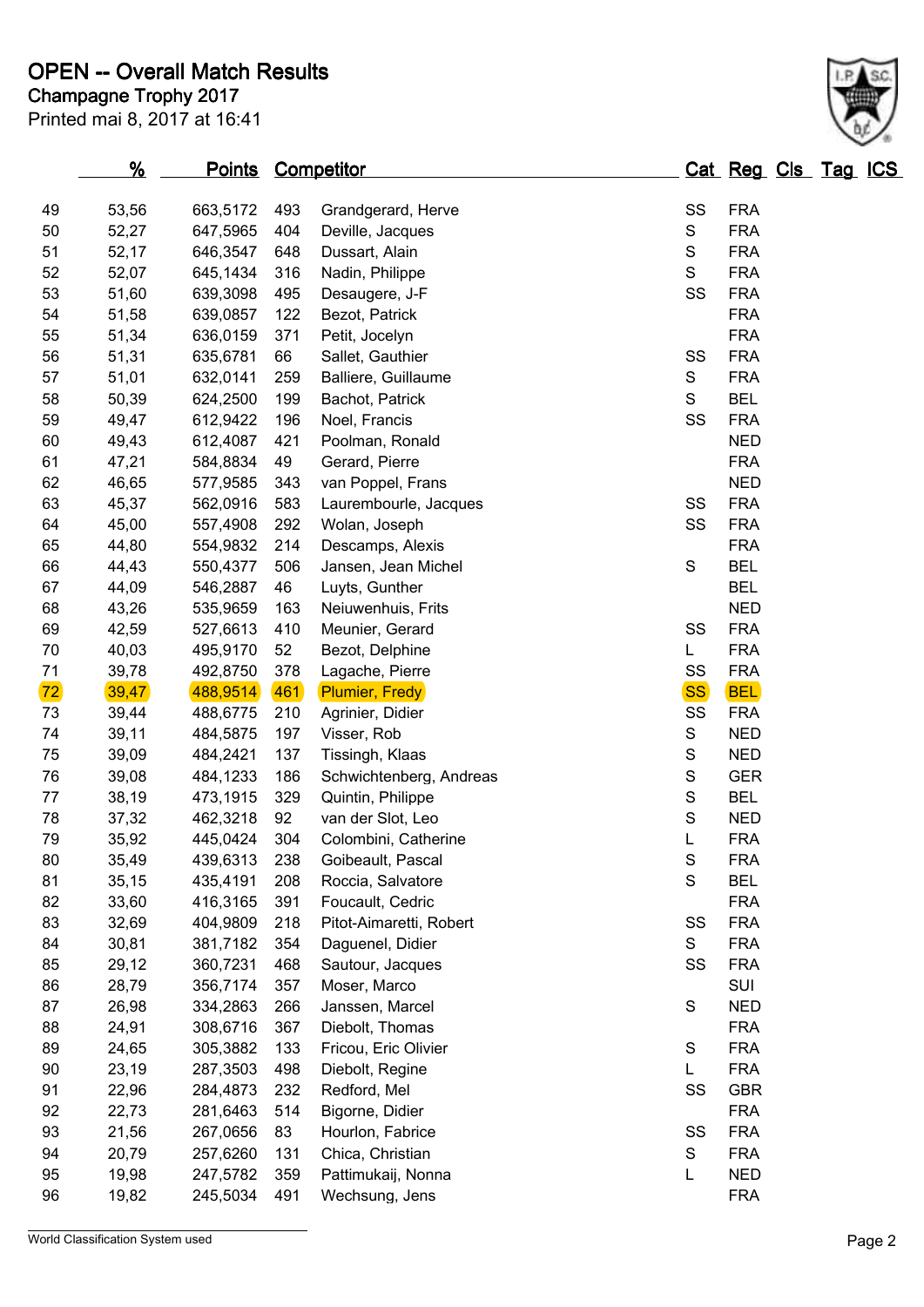|    | %     | <b>Points Competitor</b> |                                  |     | Cat Reg Cls Tag ICS |  |
|----|-------|--------------------------|----------------------------------|-----|---------------------|--|
| 97 | 16.21 |                          | 200,8785 623 Latreille, Philippe | SS. | FRA                 |  |
| 98 | 13.74 | 170,2789 659             | Perrot, Laurent                  |     | <b>FRA</b>          |  |

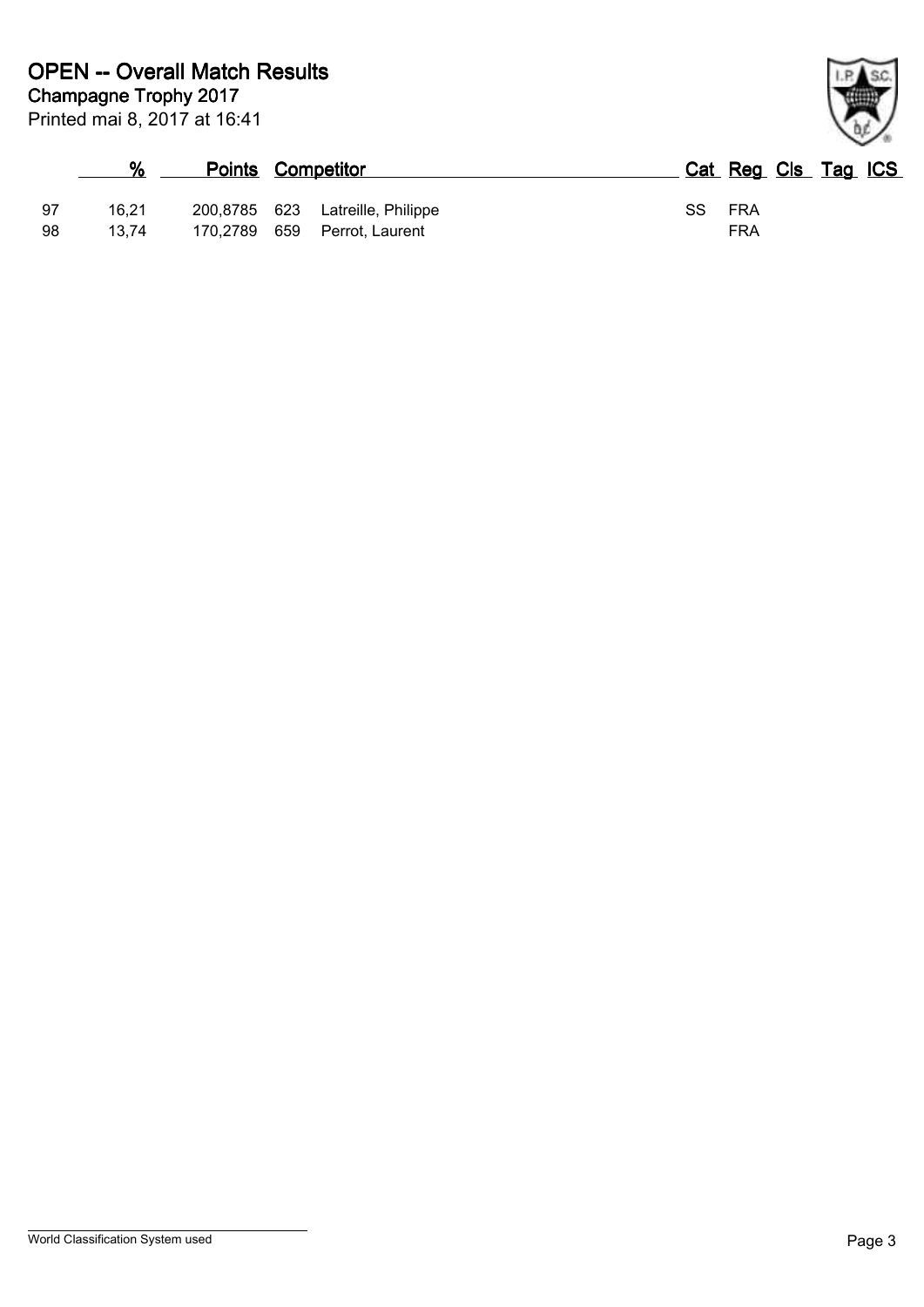#### **Champagne Trophy 2017 PRODUCTION -- Overall Match Results**

Printed mai 8, 2017 at 16:41

#### **% Points Competitor Cat Reg Cls Tag ICS** 100,00 1201,1412 580 Ivaskevicius, Saulius RUS 2 95.83 1151.0936 578 Hobdell, Angus S S USA 92,83 1115,0282 307 Lentz, Arne GER 91,08 1093,9419 175 Vanreusel, Philippe BEL 90,82 1090,8372 532 Ramos, Miguel POR 88,11 1058,3272 71 Armendariz, Sebastien FRA 87,20 1047,3731 549 Gren, Patrick S SWE 8 87,06 1045,6592 311 van Etten, Daan NED 86,12 1034,3896 588 Piget, Manu ESP 86,04 1033,4386 116 Claire, Olivier FRA 86,02 1033,1978 631 Silva, Manuel S POR 85,46 1026,5088 657 Nikitin, Oleg RUS 85,46 1026,4765 550 Lindberg, Cecilia L SWE 85,24 1023,8170 607 Marchal, Florian FRA 15 84,12 1010,4304 158 van de Water, Mischa NED 83,51 1003,1039 219 Heller, Peter S SUI 82,47 990,5578 625 Meunier, Pierre FRA 81,62 980,4247 62 Amaro, Dominique FRA 81,12 974,3939 174 Nycz, Margaux L FRA 79,73 957,7161 35 Vercammen, Peter BEL 79,29 952,3398 118 Bergamasco, Nicolas FRA 78,16 938,8112 50 Busser, Alain FRA 77,42 929,9440 606 Rizet, Olivier FRA 77,36 929,2465 342 Daguenel, Laetitia L FRA 75,64 908,5300 188 Papzien, Siegbert GER 75,38 905,4651 106 Van Roy, Erwin BEL 27 75,00 900,8993 187 Kaufmann, Fabian SUI 74,74 897,7865 39 Becret, Jean-Guy FRA 74,35 893,0486 148 Marye, Christophe FRA 72,84 874,9015 245 van Lent, Dave NED 72,80 874,4198 104 Crespin, Thierry BEL 72,68 872,9369 523 Lohmann, Michael GER 72,66 872,6994 38 Bettermann, Heribert SS GER 70,95 852,2304 69 Camijn, Marcel NED 70,82 850,6504 193 Schann, Philippe FRA 69,99 840,6980 57 Hernandez, Marc FRA 69,92 839,7864 61 Bourgel, Julien FRA

 69,73 837,5432 95 Willmes, Siegfried FRA 69,55 835,4396 321 Burgada, Laurent S FRA 69,41 833,6743 356 Fricker, Claudia L SUI 69,39 833,4673 115 Plait, Antoine FRA 68,58 823,7088 369 Burgada, Luc FRA 43 67,46 810,2434 40 Keppel, Dylan NED 67,26 807,8635 346 Brochard, Pierre S BEL 66,91 803,6570 127 Berne, Yannick FRA 66,42 797,7596 206 Fanzutti, Luca FRA 66,36 797,1323 661 Reuter, Patrick S SUI 66,01 792,8259 184 Vriens, Rob S NED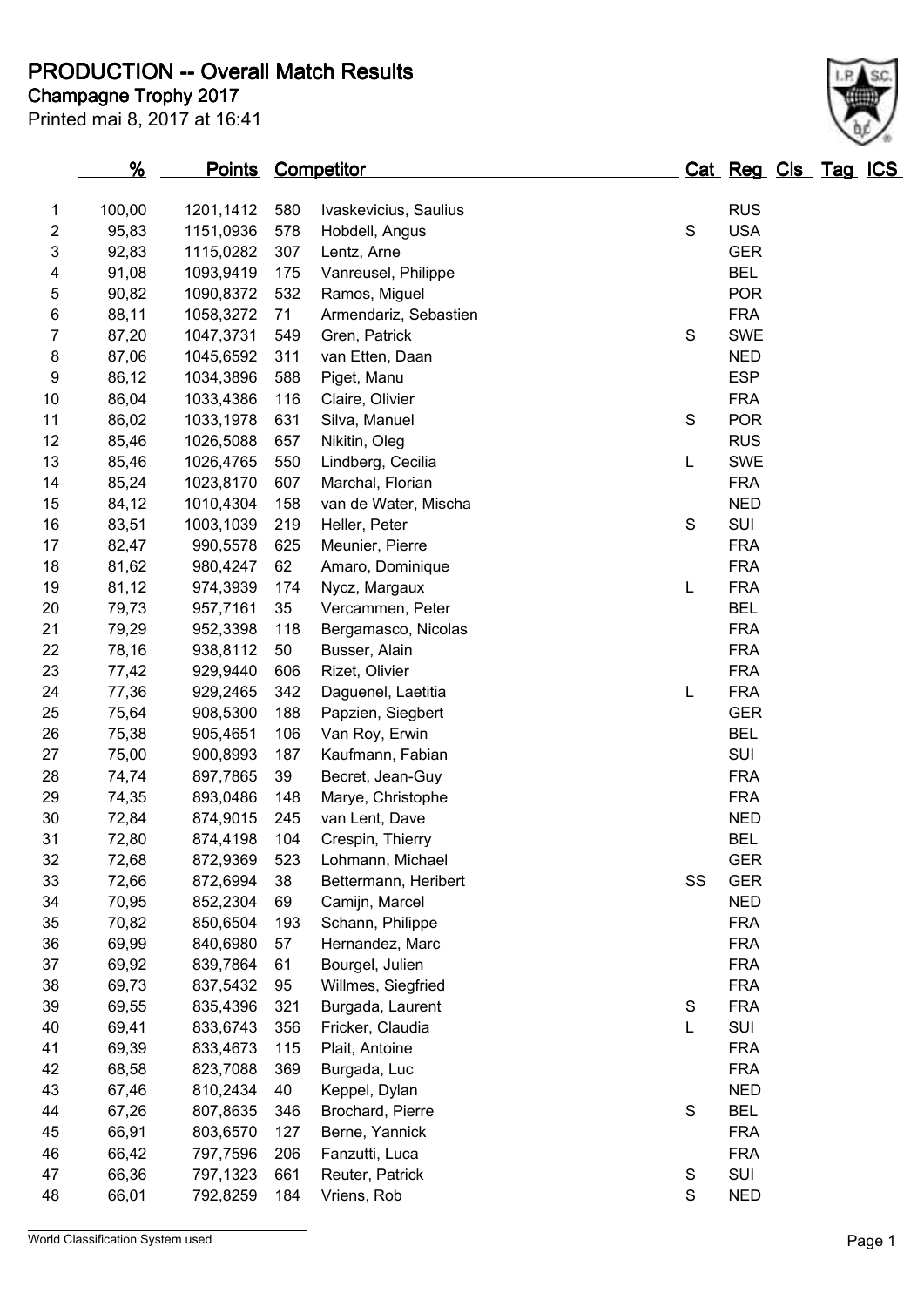**PRODUCTION -- Overall Match Results**

Printed mai 8, 2017 at 16:41

# **Champagne Trophy 2017**

|    | <u>%</u> | <b>Points Competitor</b> |     |                                         |               | Cat Reg Cls Tag ICS |  |  |
|----|----------|--------------------------|-----|-----------------------------------------|---------------|---------------------|--|--|
| 49 | 65,83    | 790,6724                 | 650 |                                         | $\mathbf S$   | <b>GER</b>          |  |  |
| 50 | 65,67    |                          | 121 | Moller, Klaus                           |               | <b>FRA</b>          |  |  |
| 51 |          | 788,7544                 |     | Dinulovic, Nicolas<br>Banfi, Christophe |               | <b>FRA</b>          |  |  |
|    | 65,51    | 786,8418                 | 611 |                                         |               |                     |  |  |
| 52 | 65,37    | 785,2206                 | 401 | Sabbe, Pieter                           |               | <b>BEL</b>          |  |  |
| 53 | 65,36    | 785,0828                 | 126 | Poujol, Marc                            |               | <b>FRA</b>          |  |  |
| 54 | 65,22    | 783,4079                 | 615 | Okskarsson, Tina                        | L             | <b>SWE</b>          |  |  |
| 55 | 64,30    | 772,3050                 | 610 | Fontanesi, Stephane                     |               | <b>FRA</b>          |  |  |
| 56 | 64,16    | 770,6221                 | 185 | Stelten, Ruud                           |               | <b>NED</b>          |  |  |
| 57 | 63,96    | 768,2145                 | 383 | Albert, Gerard                          | S             | <b>BEL</b>          |  |  |
| 58 | 63,74    | 765,6112                 | 45  | Den dunnen, Maarten                     |               | <b>NED</b>          |  |  |
| 59 | 63,69    | 765,0287                 | 531 | Dias, Jaime                             |               | <b>POR</b>          |  |  |
| 60 | 63,28    | 760,0600                 | 170 | Vergobbi, Bastien                       |               | <b>FRA</b>          |  |  |
| 61 | 62,21    | 747,1757                 | 299 | Vincent, Julien                         |               | <b>FRA</b>          |  |  |
| 62 | 61,86    | 743,0206                 | 445 | Arnold, Alain                           |               | SUI                 |  |  |
| 63 | 61,86    | 742,9765                 | 189 | Guyon, Ludovic                          |               | <b>FRA</b>          |  |  |
| 64 | 61,82    | 742,5199                 | 576 | Sanceau, Thierry                        | $\mathbf S$   | <b>FRA</b>          |  |  |
| 65 | 61,76    | 741,8088                 | 360 | Muller, Jorg                            |               | <b>GER</b>          |  |  |
| 66 | 60,80    | 730,2971                 | 502 | da Fonseca, Olivier                     | S             | <b>FRA</b>          |  |  |
| 67 | 60,64    | 728,3587                 | 282 | Julliard, Pierre                        |               | <b>FRA</b>          |  |  |
| 68 | 60,60    | 727,8596                 | 543 | Jazet, Baptiste                         | J             | <b>FRA</b>          |  |  |
| 69 | 60,11    | 722,0215                 | 51  | Vivo, Cyrielle                          | L             | <b>FRA</b>          |  |  |
| 70 | 60,11    | 722,0109                 | 58  | Duthey, Guillaume                       |               | <b>FRA</b>          |  |  |
| 71 | 59,88    | 719,2533                 | 565 | Kelterbaum, Reinhard                    | S             | <b>GER</b>          |  |  |
| 72 | 59,86    | 719,0233                 | 135 | Boutin, Herve                           | S             | <b>FRA</b>          |  |  |
| 73 | 59,72    | 717,2762                 | 225 | Seguin, Gal «tan                        |               | <b>FRA</b>          |  |  |
| 74 | 59,53    | 715,0600                 | 460 | Bebber, Cornelius                       | SS            | <b>GER</b>          |  |  |
| 75 | 59,52    | 714,9493                 | 80  | Guilmart, Nicolas                       |               | <b>FRA</b>          |  |  |
| 76 | 59,32    | 712,5099                 | 108 | Aynacioglu, Sadik                       |               | <b>GER</b>          |  |  |
| 77 | 59,31    | 712,3996                 | 373 | Legrand, Guillaume                      |               | <b>FRA</b>          |  |  |
| 78 | 59,29    | 712,2159                 | 48  | Clement, Aurelie                        | L             | <b>FRA</b>          |  |  |
| 79 | 58,52    | 702,9049                 | 332 | Pons, Cedric                            |               | <b>FRA</b>          |  |  |
| 80 | 57,76    | 693,7906                 | 277 | Salac, Cosmin                           |               | <b>FRA</b>          |  |  |
| 81 | 57,71    | 693,1724                 | 528 | Hauser, Lionel                          |               | <b>FRA</b>          |  |  |
| 82 | 57,59    | 691,7291                 | 396 | Hippauf, Martin                         |               | <b>GER</b>          |  |  |
| 83 | 57,35    | 688,8444                 | 353 | de Baas, Marcel                         | $\mathbf S$   | <b>NED</b>          |  |  |
| 84 | 57,22    | 687,3334                 | 374 | Weissenbacher, Bernhard                 |               | <b>GER</b>          |  |  |
| 85 | 57,19    | 686,9110                 | 77  | Martin, Sebastien                       |               | <b>FRA</b>          |  |  |
| 86 | 57,07    | 685,4974                 | 97  | Rusche, Sebastien                       |               | <b>FRA</b>          |  |  |
| 87 | 56,71    | 681,1940                 | 60  | Debuisson, Lionel                       |               | <b>FRA</b>          |  |  |
| 88 | 56,64    | 680,3693                 | 533 | Bessa, Ana                              | L             | <b>POR</b>          |  |  |
| 89 | 56,57    | 679,5029                 | 490 | Haegi, Georges                          |               | SUI                 |  |  |
| 90 | 56,44    | 677,9605                 | 486 | Volpini, Pierre                         |               | <b>FRA</b>          |  |  |
| 91 | 56,08    | 673,6316                 | 88  | Abely, Jerome                           |               | <b>FRA</b>          |  |  |
| 92 | 56,07    | 673,4936                 | 113 | Potocki, Stanislas                      | $\mathbf S$   | <b>FRA</b>          |  |  |
| 93 | 55,70    | 669,0328                 | 284 | Fourre, John                            |               | <b>FRA</b>          |  |  |
| 94 | 55,59    | 667,6951                 | 70  | Kieffer, Guillaume                      |               | <b>FRA</b>          |  |  |
| 95 | 54,79    | 658,1347                 | 254 | Ujevic, Christophe                      | ${\mathsf S}$ | <b>FRA</b>          |  |  |
| 96 | 54,76    | 657,7378                 | 37  | Bohain, Robin                           |               | <b>FRA</b>          |  |  |
|    |          |                          |     |                                         |               |                     |  |  |



World Classification System used **Page 2**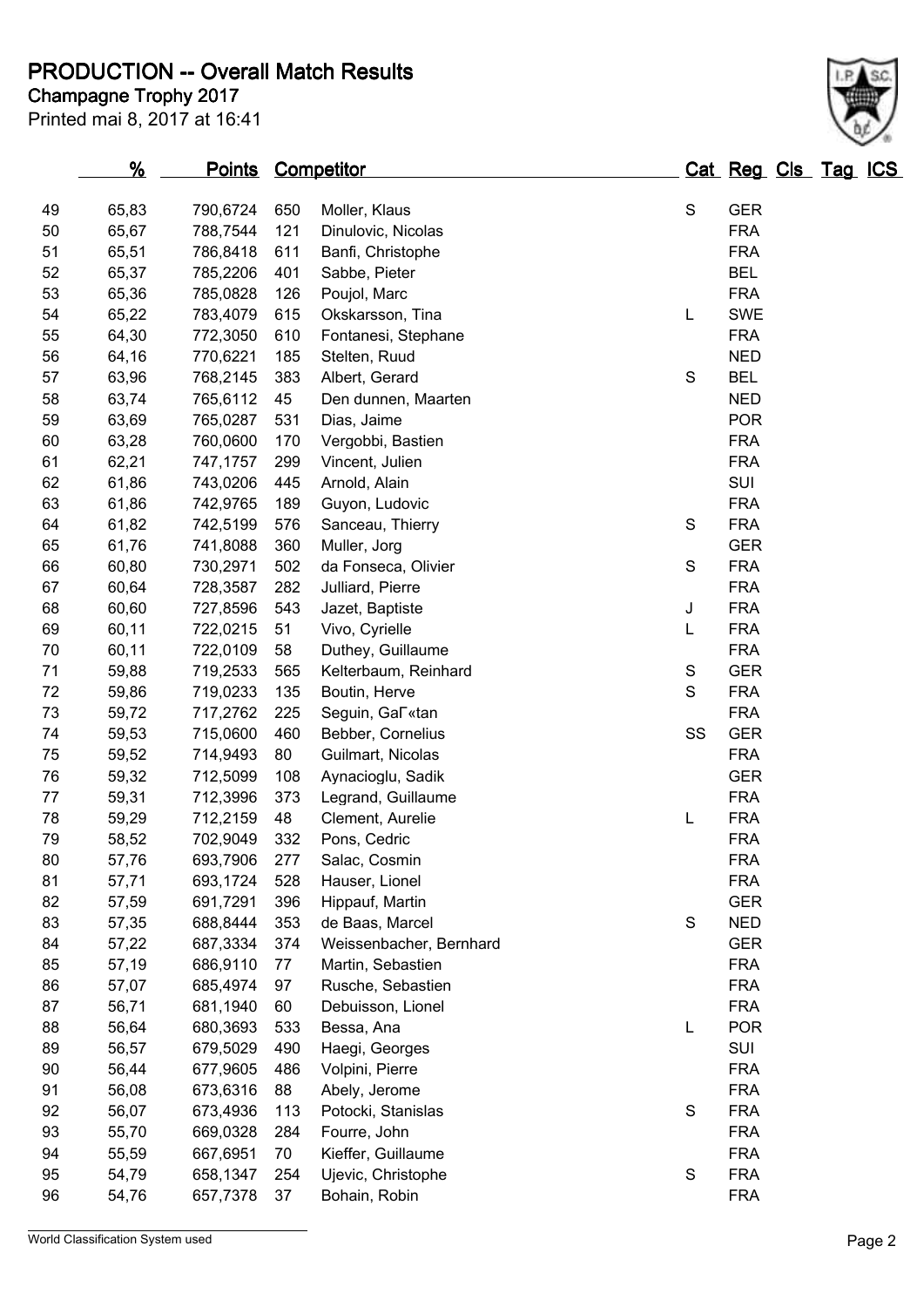# **PRODUCTION -- Overall Match Results**

Printed mai 8, 2017 at 16:41 **Champagne Trophy 2017**

#### World Classification System used **Page 3**

| 97  | 54,75 | 657,6383 | 319 | Viaud, Jean-Michel           | SS             | <b>FRA</b> |
|-----|-------|----------|-----|------------------------------|----------------|------------|
| 98  | 54,67 | 656,7233 | 267 | Dessart, Luc                 | $\mathbb S$    | <b>BEL</b> |
| 99  | 54,34 | 652,6951 | 53  | Dhelin, Herve                | $\mathbf S$    | <b>FRA</b> |
| 100 | 54,17 | 650,6725 | 397 | <b>Warichet, Carl</b>        | S <sup>b</sup> | <b>BEL</b> |
| 101 | 54,12 | 650,1105 | 534 | Venezia, Francis             |                | <b>FRA</b> |
| 102 | 53,94 | 647,9216 | 138 | Ketelaers, Johan             |                | <b>BEL</b> |
| 103 | 53,90 | 647,4427 | 79  | Limongi, Mickael             |                | <b>FRA</b> |
| 104 | 53,83 | 646,5593 | 242 | Candelier, Xavier            |                | <b>FRA</b> |
| 105 | 53,48 | 642,4135 | 291 | Marconnet, Emmanuel          |                | <b>FRA</b> |
| 106 | 52,97 | 636,2189 | 390 | Chevillon, Stephane          |                | <b>FRA</b> |
| 107 | 52,44 | 629,9264 | 388 | Terving, Armin               | ${\mathbb S}$  | <b>GER</b> |
| 108 | 51,75 | 621,6181 | 165 | Bohain, Jean-Luc             | $\mathbf S$    | <b>FRA</b> |
| 109 | 51,69 | 620,8705 | 269 | Duro, Jeremie                |                | <b>BEL</b> |
| 110 | 51,65 | 620,4202 | 290 | Sinha, Tilak                 |                | <b>FRA</b> |
| 111 | 51,43 | 617,7757 | 228 | Steve, Peter                 |                | <b>FRA</b> |
| 112 | 50,33 | 604,5858 | 621 | Ferat, Samuel                |                | <b>FRA</b> |
| 113 | 50,27 | 603,8128 | 154 | Groel, Christian             |                | <b>FRA</b> |
| 114 | 49,45 | 593,9053 | 473 | Crouzet, Stephane            |                | <b>FRA</b> |
| 115 | 49,30 | 592,1171 | 159 | Rossi, Benvenuto             | ${\mathbb S}$  | <b>FRA</b> |
| 116 | 48,67 | 584,5935 | 355 | Guery, Florian               | $\mathbf S$    | <b>FRA</b> |
| 117 | 48,46 | 582,0201 | 325 | Freitag, Andreas             | $\mathsf S$    | <b>GER</b> |
| 118 | 48,28 | 579,8610 | 129 | Bernhardt, Dieter            |                | <b>GER</b> |
| 119 | 48,24 | 579,4098 | 303 | Cardoen, Vincent             |                | <b>FRA</b> |
| 120 | 47,71 | 573,0643 | 241 | Evesque, Michel              | SS             | <b>FRA</b> |
| 121 | 47,24 | 567,4098 | 612 | Alexandre, Jean marc         | S              | <b>FRA</b> |
| 122 | 47,07 | 565,4027 | 453 | Auburtin, Jean-Francois      |                | <b>FRA</b> |
| 123 | 46,98 | 564,3202 | 599 | Tillard, Eric                |                | <b>FRA</b> |
| 124 | 46,93 | 563,6778 | 422 | Lambert, Dylan               |                | <b>BEL</b> |
| 125 | 46,85 | 562,7618 | 171 | Antoine, Francois            |                | <b>BEL</b> |
| 126 | 45,87 | 550,9305 | 474 | Fournier, Alexandre          |                | <b>FRA</b> |
| 127 | 45,69 | 548,8113 | 400 | Louis, Christophe            |                | <b>FRA</b> |
| 128 | 45,68 | 548,7208 | 334 | Manu, Gerard                 | S              | <b>BEL</b> |
| 129 | 45,58 | 547,5262 | 564 | Kohler, Ralph                | S              | <b>GER</b> |
| 130 | 45,06 | 541,2667 | 294 | Fournier, Dominique          | S              | <b>FRA</b> |
| 131 | 44,93 | 539,7184 | 462 | Pivoteau, Sylvain            | $\mathbf S$    | <b>FRA</b> |
| 132 | 44,82 | 538,3426 | 428 | Pauwels, Alex                | $\mathsf S$    | <b>BEL</b> |
| 133 | 44,75 | 537,5288 | 103 | Most, Gregory                |                | <b>FRA</b> |
| 134 | 44,71 | 537,0345 | 161 | Koenig, Claude               | $\mathsf S$    | <b>FRA</b> |
| 135 | 44,56 | 535,1897 | 221 | Fernandes, Olivier           |                | <b>FRA</b> |
| 136 | 44,28 | 531,8904 | 511 | Jacquot-Donnat, Olivier      |                | <b>FRA</b> |
| 137 | 43,88 | 527,0883 | 146 | Smeers, Marcel               | SS             | <b>BEL</b> |
| 138 | 43,66 | 524,4128 | 213 | Tardi, Jean                  |                | <b>FRA</b> |
| 139 | 43,32 | 520,3629 | 305 | Bourdier, Stephane           |                | <b>FRA</b> |
| 140 | 43,18 | 518,6803 | 380 | Daguerre, Arnaud             |                | <b>FRA</b> |
| 141 | 42,92 | 515,5060 | 345 | Marienfeldt, Francois-Guilla |                | <b>FRA</b> |
| 142 | 42,54 | 510,9865 | 515 | Valance, Thomas              |                | <b>FRA</b> |
| 143 | 42,17 | 506,4633 | 372 | Lapp, Pascal                 | SS             | <b>FRA</b> |
| 144 | 42,14 | 506,1323 | 84  | Lefebvre, Pascal             |                | <b>FRA</b> |

**% Points Competitor Cat Reg Cls Tag ICS**

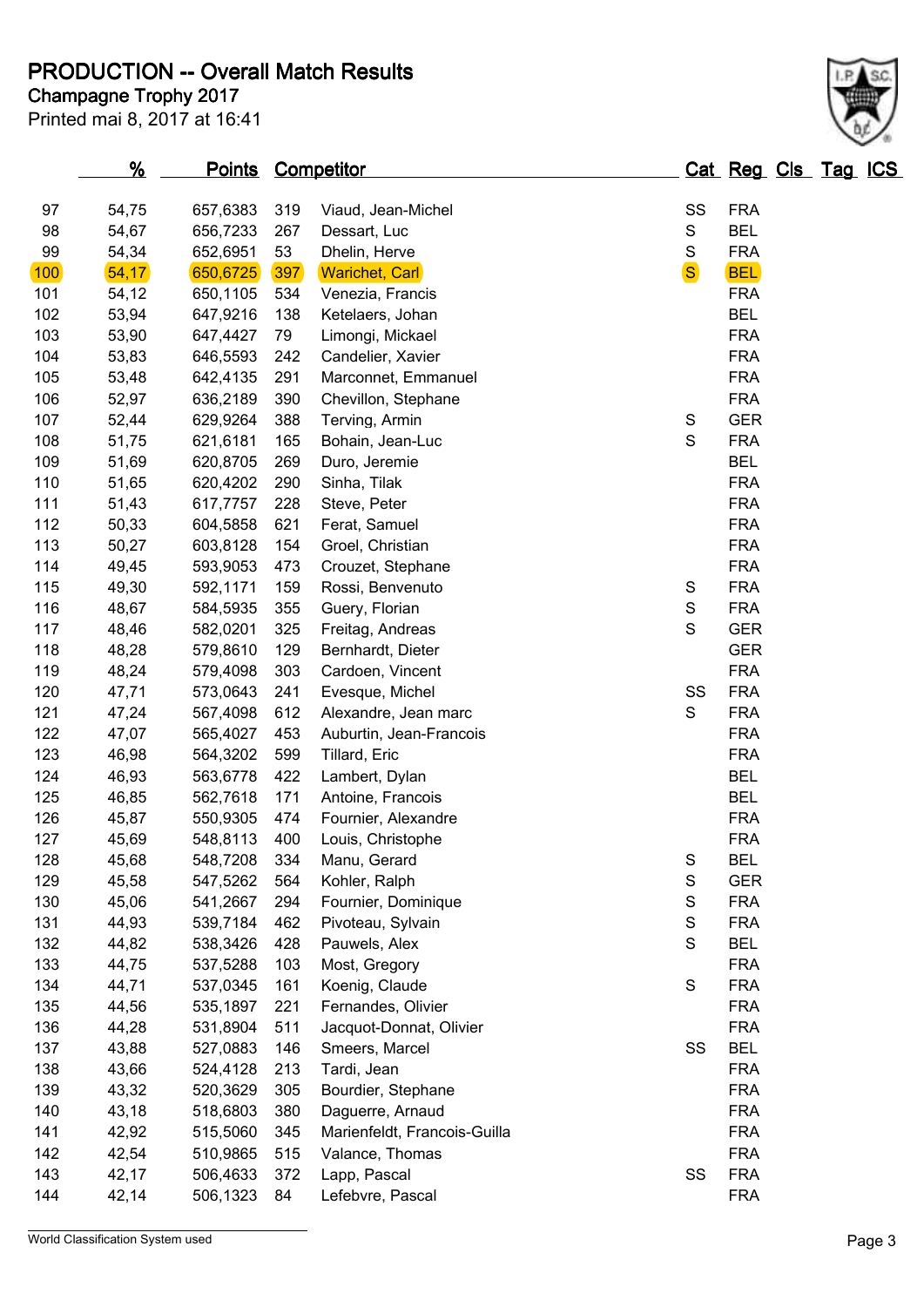#### **Champagne Trophy 2017 PRODUCTION -- Overall Match Results**

| 145 | 42,04 | 505,0000 | 504 | Terry, Philip           | SS          | <b>FRA</b> |
|-----|-------|----------|-----|-------------------------|-------------|------------|
| 146 | 42,00 | 504,4577 | 107 | Gautheron, Claude       |             | <b>FRA</b> |
| 147 | 41,88 | 503,0884 | 160 | Fraize, Samuel          |             | <b>FRA</b> |
| 148 | 41,78 | 501,7998 | 347 | Welter, Tony            |             | <b>FRA</b> |
| 149 | 41,30 | 496,1210 | 527 | Mant, Patrick           | S           | <b>FRA</b> |
| 150 | 40,84 | 490,5520 | 471 | Deom, Jean-Jacques      | $\mathbf S$ | <b>BEL</b> |
| 151 | 40,73 | 489,1730 | 145 | Bride, Martial          |             | <b>FRA</b> |
| 152 | 40,53 | 486,8135 | 239 | Bretel, Roland          | S           | <b>FRA</b> |
| 153 | 40,52 | 486,7005 | 320 | Samson, Yannick         |             | <b>FRA</b> |
| 154 | 40,45 | 485,8658 | 246 | Montury, Robert         |             | <b>FRA</b> |
| 155 | 40,43 | 485,6031 | 597 | Wlock, Adrien           |             | <b>FRA</b> |
| 156 | 40,37 | 484,9085 | 522 | Kieninger, Stephanie    | L.          | SUI        |
| 157 | 40,28 | 483,8164 | 598 | Solcourt, Daphne        | L           | <b>FRA</b> |
| 158 | 39,92 | 479,4855 | 157 | Beauvilliers, Anne      | L           | <b>FRA</b> |
| 159 | 38,99 | 468,3787 | 420 | Noel, Franck            |             | <b>FRA</b> |
| 160 | 38,79 | 465,9068 | 379 | Wohner, Jean-Philippe   |             | <b>FRA</b> |
| 161 | 38,77 | 465,6903 | 263 | Ashcroft, David j       |             | <b>GBR</b> |
| 162 | 38,74 | 465,3270 | 433 | Courault, Pascal        | S           | <b>FRA</b> |
| 163 | 38,36 | 460,7186 | 368 | Jouet, Rudy             | SS          | <b>FRA</b> |
| 164 | 38,21 | 459,0032 | 172 | Besancon, Pauline       | L.          | <b>FRA</b> |
| 165 | 38,11 | 457,7721 | 211 | Chidaine, Frederic      | S           | <b>FRA</b> |
| 166 | 37,45 | 449,8313 | 130 | Busser, Celine          | L           | <b>FRA</b> |
| 167 | 36,46 | 437,9921 | 605 | Delannoy, Franck        |             | <b>FRA</b> |
| 168 | 35,87 | 430,8050 | 330 | Humilier, Nicolas       | SS          | <b>FRA</b> |
| 169 | 35,53 | 426,8176 | 306 | da Costa Leiras, Rafael |             | <b>FRA</b> |
| 170 | 35,32 | 424,2514 | 212 | Koenig, Swein           |             | <b>FRA</b> |
| 171 | 34,90 | 419,2443 | 297 | Scher, Luc              |             | <b>FRA</b> |
| 172 | 34,37 | 412,8849 | 72  | Sejourne, Emmanuel      |             | <b>FRA</b> |
| 173 | 34,22 | 411,0021 | 435 | Hernandez, Christophe   |             | <b>FRA</b> |
| 174 | 34,00 | 408,3698 | 234 | Morais, Marie Therese   | Г           | <b>FRA</b> |
| 175 | 33,98 | 408,1501 | 36  | Clavel, Victorien       |             | <b>FRA</b> |
| 176 | 33,82 | 406,2183 | 182 | Alonso, Jacques         | SS          | <b>FRA</b> |
| 177 | 33,80 | 405,9840 | 270 | Millet, Xavier          |             | <b>FRA</b> |
| 178 | 33,47 | 402,0361 | 273 | Marillier, Herve        |             | <b>FRA</b> |
| 179 | 33,20 | 398,7757 | 660 | Payen, Clement          |             | <b>FRA</b> |
| 180 | 32,78 | 393,7679 | 569 | Julien, Guillaume       |             | <b>FRA</b> |
| 181 | 32,73 | 393,1688 | 314 | Beck, Walter            | SS          | <b>GER</b> |
| 182 | 32,70 | 392,7694 | 658 | Mishneva, Alexandra     | L           | <b>RUS</b> |
| 183 | 31,71 | 380,8594 | 155 | Magaud, Sebastien       |             | <b>FRA</b> |
| 184 | 31,10 | 373,5366 | 278 | Neault, Thibaud         |             | <b>FRA</b> |
| 185 | 30,72 | 369,0427 | 144 | Lambert, Jules          | SS          | <b>BEL</b> |
| 186 | 29,54 | 354,8640 | 476 | Deitsch, Olivier        |             | <b>FRA</b> |
| 187 | 29,53 | 354,7171 | 68  | Mouchonnet, Anthony     |             | <b>FRA</b> |
| 188 | 29,53 | 354,7134 | 525 | Baran, Sebastien        |             | <b>FRA</b> |
| 189 | 29,30 | 351,8915 | 255 | Leconte, Bruno          | S           | <b>FRA</b> |
| 190 | 29,12 | 349,7663 | 425 | Cochet, Benoit          |             | <b>FRA</b> |
| 191 | 26,37 | 316,7654 | 595 | Nocera, Carlo           |             | <b>FRA</b> |
| 192 | 26,10 | 313,5536 | 100 | Thetiot, Yannick        |             | <b>FRA</b> |
|     |       |          |     |                         |             |            |
|     |       |          |     |                         |             |            |

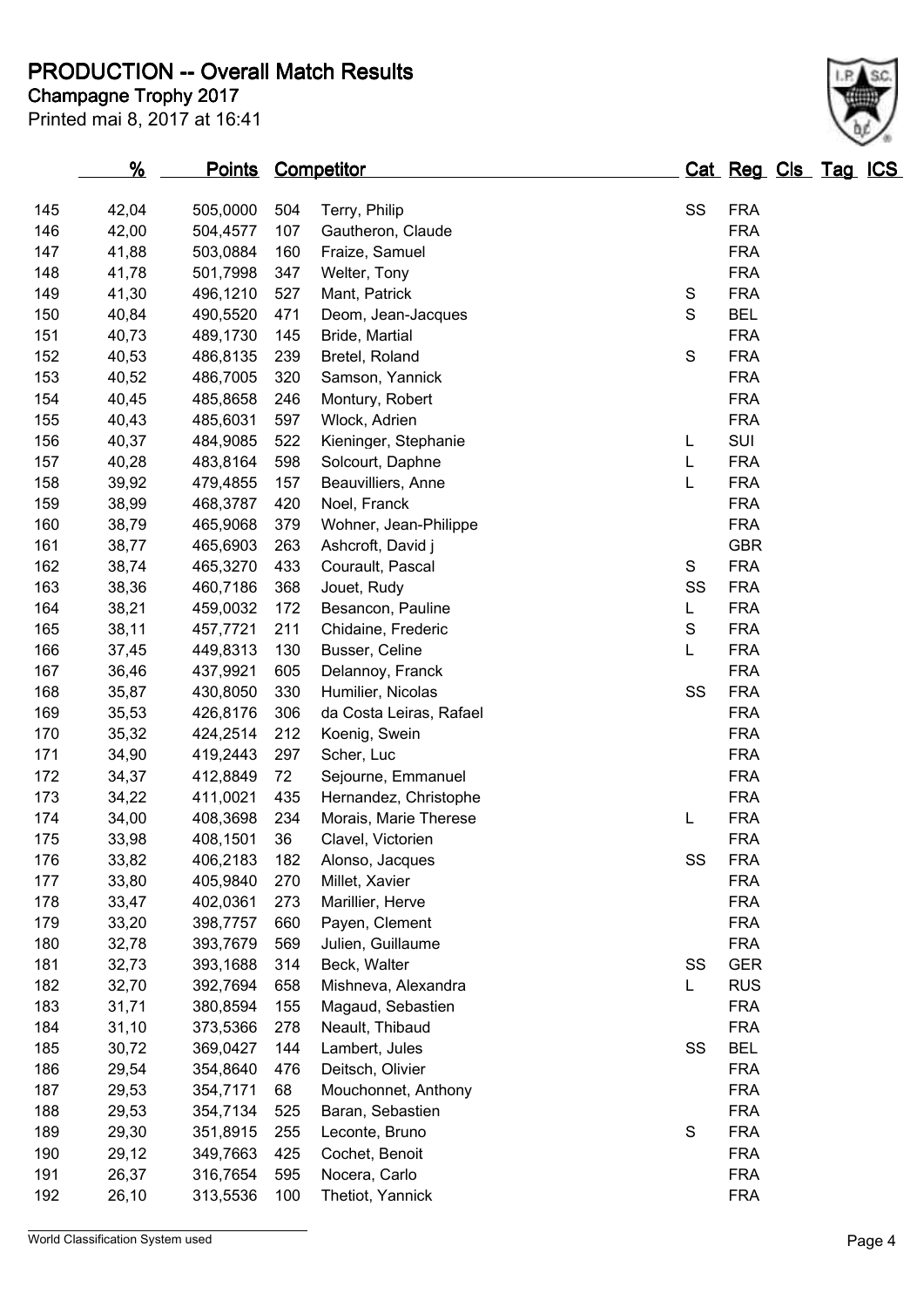**Champagne Trophy 2017 PRODUCTION -- Overall Match Results**

Printed mai 8, 2017 at 16:41

|     |       |               |     |                         |    |                     |  | $\sim$ $\sim$ 0. |
|-----|-------|---------------|-----|-------------------------|----|---------------------|--|------------------|
|     | %     | <b>Points</b> |     | <b>Competitor</b>       |    | Cat Reg Cls Tag ICS |  |                  |
| 193 | 21,32 | 256.1231      | 458 | Francquembergue, Sylvie |    | <b>FRA</b>          |  |                  |
| 194 | 18,91 | 227,0884      | 465 | Auburtin, Mickael       | J  | <b>FRA</b>          |  |                  |
| 195 | 18,78 | 225.5635      | 375 | Kabatek, Emila          |    | <b>GER</b>          |  |                  |
| 196 | 18,49 | 222.0676      | 524 | Hage, Bruno             | SS | <b>FRA</b>          |  |                  |
| 197 | 17,10 | 205.4200      | 571 | Cortez, Carl            |    | <b>FRA</b>          |  |                  |
| 198 | 12,41 | 149.1074      | 587 | Jouanne, Rene           | SS | <b>FRA</b>          |  |                  |
| 199 | 11,65 | 139.9670      | 123 | Wigchert, Frank         |    | NED.                |  |                  |
| 200 | 5,18  | 62.2541       | 609 | Boucaut, Jean Iouis     | SS | <b>FRA</b>          |  |                  |

1,48 17,7922 513 Lacombe, Didier S FRA

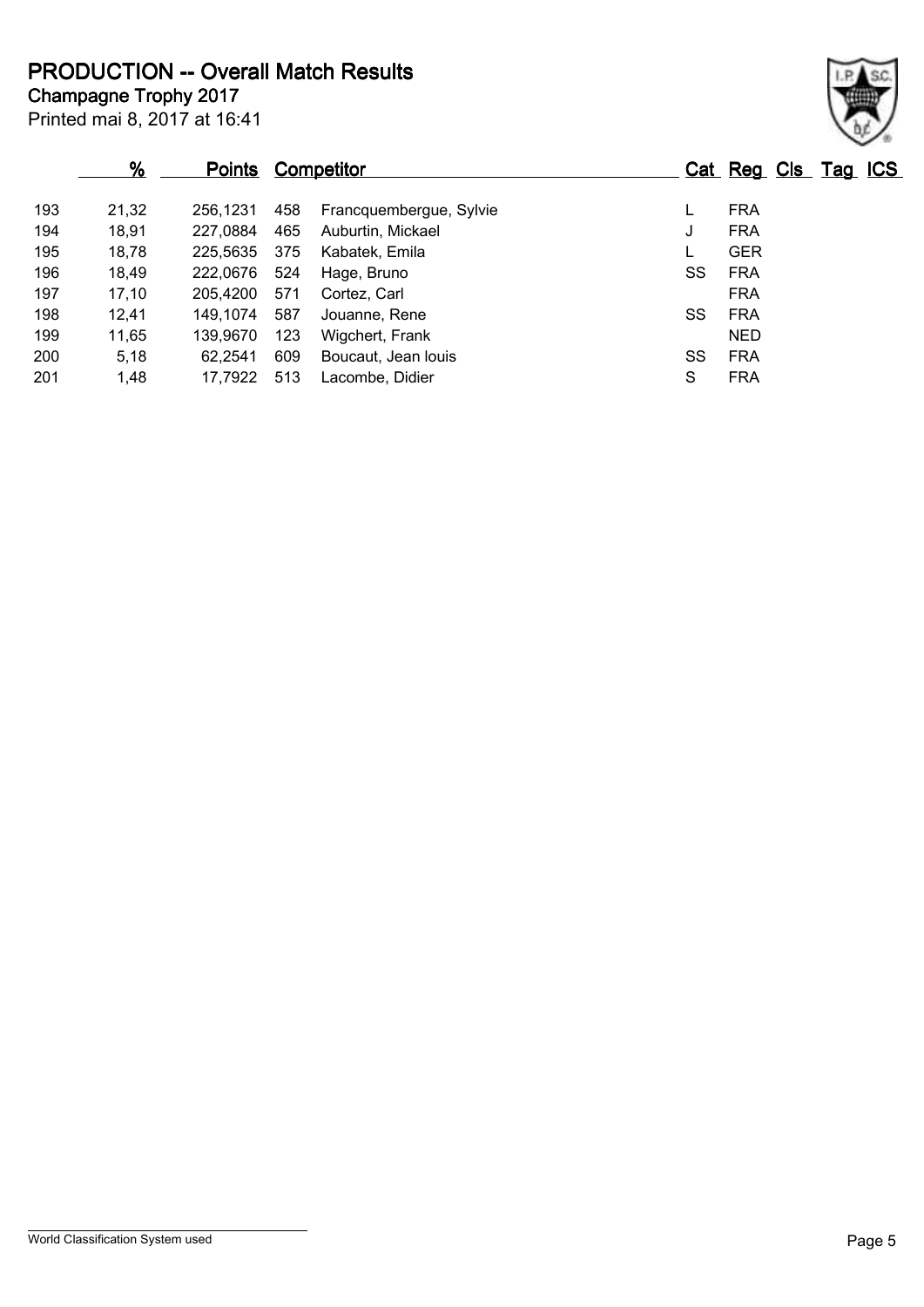#### **Champagne Trophy 2017 REVOLVER -- Overall Match Results**

|   |        | Printed mai 8, 2017 at 16:41 |     |                   |   |            |                     |  |
|---|--------|------------------------------|-----|-------------------|---|------------|---------------------|--|
|   | %      | <b>Points Competitor</b>     |     |                   |   |            | Cat Reg Cls Tag ICS |  |
|   | 100.00 | 1185.1984                    | 136 | Cornelissen, Eric | S | <b>NED</b> |                     |  |
| 2 | 99,86  | 1183.4973                    | 235 | Berger, Ferdinand | S | SUI        |                     |  |
| 3 | 92,06  | 1091.0386                    | 248 | Wijnands, Gerard  |   | <b>NED</b> |                     |  |
| 4 | 87,52  | 1037,2270                    | 561 | Itani, Marwan     | S | SUI        |                     |  |
| 5 | 86.80  | 1028,7441                    | 274 | Ingram, Richard   |   | <b>GBR</b> |                     |  |

 92,06 1091,0386 248 Wijnands, Gerard NED 87,52 1037,2270 561 Itani, Marwan S SUI 86,80 1028,7441 274 Ingram, Richard GBR 84,46 1000,9761 124 Slim, Marcel S NED 81,50 965,8788 336 Schmocker, Ernst S SUI 8 81,01 960,0971 260 Landeweer, David SS NED 9 75,38 893,4480 283 Guichelaar, Kees S S NED 75,14 890,5577 56 Marye, Georges FRA 70,23 832,4028 156 Michel, Gregory FRA 66,92 793,0803 337 Johann, Stephan GER 13 62,97 746,2794 340 Mottet, Andreas S SUI 56,46 669,1702 470 Liarte, Xavier FRA 55,18 653,9594 229 Freesen, Patrick NED 54,28 643,2925 407 Henry, Thomas FRA 17 53,45 633,5154 627 Simon, Bernard SS FRA 52,66 624,1443 262 Zwierzanski, Wojtek SS GER 36,29 430,0897 647 Travers, Sandrine L FRA

7,65 90,6244 537 Desroches, Jocelyne L FRA

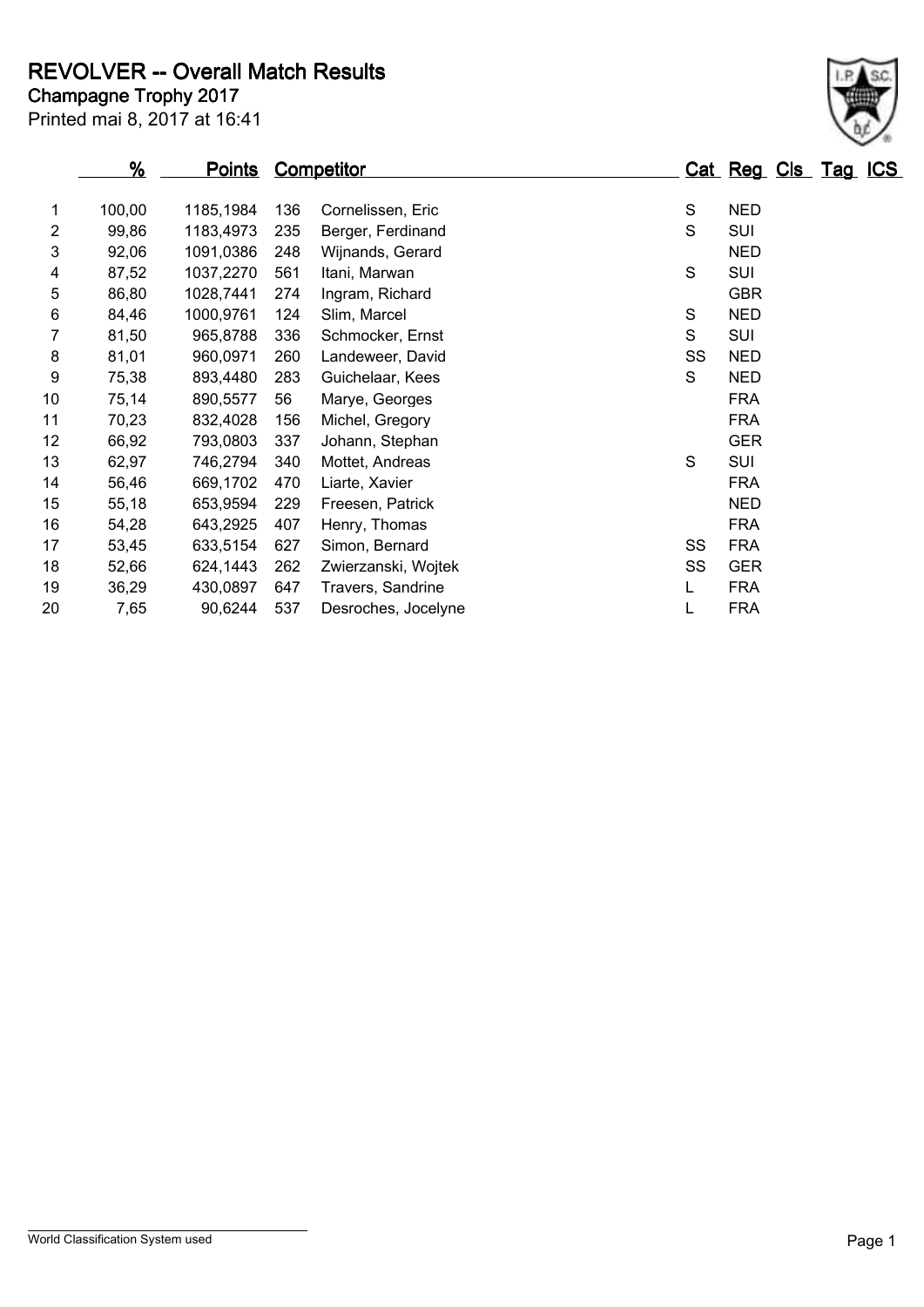# **STANDARD -- Overall Match Results**

Printed mai 8, 2017 at 16:41

# **Champagne Trophy 2017**

|                         | $\frac{9}{6}$ | <u>Points</u> |     | <b>Competitor</b>                                |               | Cat Reg Cls Tag ICS |  |  |
|-------------------------|---------------|---------------|-----|--------------------------------------------------|---------------|---------------------|--|--|
| 1                       | 100,00        | 1341,5743     | 547 | Grauffel, Eric                                   |               | <b>FRA</b>          |  |  |
| $\overline{\mathbf{c}}$ | 78,60         | 1054,4124     | 132 | Guichard, Louis                                  |               | <b>FRA</b>          |  |  |
| 3                       | 75,96         | 1019,0448     | 645 | Ciesielski, Marcin                               |               | <b>HUN</b>          |  |  |
| 4                       | 75,03         | 1006,5540     | 440 | Margodt, Steve                                   |               | <b>BEL</b>          |  |  |
| 5                       | 74,34         | 997,3602      | 264 | Poiret, Jerome                                   |               | <b>FRA</b>          |  |  |
| $\,6$                   | 74,05         | 993,4903      | 629 | Gubin, Ilya                                      | $\mathbf S$   | <b>RUS</b>          |  |  |
| 7                       | 72,45         | 972,0284      | 614 | Nilsson, Sebastian                               |               | <b>SWE</b>          |  |  |
| 8                       | 70,35         | 943,7577      | 34  | Saudemont, Tom                                   |               | <b>BEL</b>          |  |  |
| 9                       | 68,87         | 923,9273      | 177 | Burkhalter, Christine                            | L             | SUI                 |  |  |
| 10                      | 64,48         | 865,0617      | 489 | van Uitert, John                                 | $\mathbf S$   | <b>NED</b>          |  |  |
| 11                      | 62,62         | 840,1166      | 176 | de Chesse, Laurent                               |               | <b>FRA</b>          |  |  |
| 12                      | 60,11         | 806,3741      | 222 | Bos, Leon                                        |               | <b>NED</b>          |  |  |
| 13                      | 58,84         | 789,3981      | 244 | Cokaiko, Michel                                  |               | <b>BEL</b>          |  |  |
| 14                      | 57,49         | 771,3174      | 195 | Zachariadis, Antonios                            |               | <b>BEL</b>          |  |  |
| 15                      | 57,22         | 767,6299      | 348 | Nestolat, Vincent                                |               | <b>FRA</b>          |  |  |
| 16                      | 56,93         | 763,7948      | 563 | Wessels, Philipp                                 |               | <b>GER</b>          |  |  |
| 17                      | 56,15         | 753,3186      | 544 | Cutaya, Christian                                | ${\mathsf S}$ | <b>FRA</b>          |  |  |
| 18                      | 56,09         | 752,5474      | 253 | Lacroix, Christian                               | $\mathbf S$   | <b>BEL</b>          |  |  |
| 19                      | 55,51         | 744,6470      | 429 | Ribeiro Marques, Paulo                           |               | <b>NED</b>          |  |  |
| 20                      | 55,16         | 739,9652      | 101 | Leischner, Christian                             |               | <b>GER</b>          |  |  |
| 21                      | 55,00         | 737,9274      | 403 | Beaunier, Francois                               |               | <b>FRA</b>          |  |  |
| 22                      | 52,62         | 705,9403      | 385 | Bekhuis, Frank                                   |               | <b>NED</b>          |  |  |
| 23                      | 51,29         | 688,1236      | 579 | Prokhorov, Aleksandr                             | $\mathbf S$   | <b>RUS</b>          |  |  |
| 24                      | 50,79         | 681,3306      | 217 | Jamault, Vincent                                 |               | <b>FRA</b>          |  |  |
| 25                      | 49,32         | 661,6788      | 265 | Rubio, Laurent                                   |               | <b>FRA</b>          |  |  |
| 26                      | 48,88         | 655,7409      | 190 | Roopram, Kris                                    |               | <b>NED</b>          |  |  |
| 27                      | 48,25         | 647,3065      | 409 | Coquelle, Philippe                               | ${\mathsf S}$ | <b>FRA</b>          |  |  |
| 28                      | 46,65         | 625,8677      | 302 | Koek, Johan                                      |               | <b>NED</b>          |  |  |
| 29                      | 45,86         | 615,2351      | 59  | Leze, Xavier                                     |               | <b>FRA</b>          |  |  |
| 30                      | 45,74         | 613,6542      | 179 | van Noord, Ruud                                  | S             | <b>NED</b>          |  |  |
| 31                      | 45,71         | 613,3005      | 152 | Brocard, Camille                                 |               | <b>FRA</b>          |  |  |
| 32                      | 44,88         | 602,0890      | 562 | Bochinski, Thomas                                | S             | <b>GER</b>          |  |  |
| 33                      | 44,54         | 597,5877      | 301 | Vandenabeelle, Christian                         | $\mathbf S$   | <b>FRA</b>          |  |  |
| 34                      | 44,23         | 593,3547      | 285 | Constant, John                                   |               | <b>BEL</b>          |  |  |
| 35                      | 43,99         | 590,1110      | 392 | Alden, Colin                                     | ${\mathsf S}$ | <b>GBR</b>          |  |  |
| 36                      | 43,93         | 589,3919      | 313 | Cuny, Cyril                                      |               | <b>FRA</b>          |  |  |
| 37                      | 43,65         | 585,5635      | 205 | Gilibert, Stephane                               |               | <b>FRA</b>          |  |  |
| 38                      | 43,27         | 580,5274      | 173 | Beuselinck, Koen                                 |               | <b>BEL</b>          |  |  |
| 39                      | 42,14         | 565,3405      | 646 | Bicskei, Bea                                     | L             | <b>HUN</b>          |  |  |
| 40                      | 42,10         | 564,8062      | 289 | Mallard, Didier                                  | S             | <b>FRA</b>          |  |  |
| 41                      | 41,30         | 554,0397      | 117 | Kerckenaere, Michiel                             |               | <b>BEL</b>          |  |  |
| 42                      | 41,13         | 551,8132      | 162 | Boutin, Julie                                    | L             | <b>FRA</b>          |  |  |
| 43                      | 40,84         | 547,8525      | 250 | Engelhardt, Fabian                               |               | <b>GER</b>          |  |  |
| 44                      | 40,83         | 547,7695      | 223 | <b>FRA</b><br>L<br>Prieur, Perrine               |               |                     |  |  |
| 45                      | 40,05         | 537,3501      | 589 | L<br><b>FRA</b><br>Perrot, Manuela               |               |                     |  |  |
| 46                      | 39,61         | 531,4379      | 109 | Holvoet, Stijn                                   |               | <b>BEL</b>          |  |  |
| 47                      | 39,46         | 529,4452      | 280 | Turchi Journiat, Tristan<br><b>FRA</b>           |               |                     |  |  |
| 48                      | 39,07         | 524,1775      | 394 | <b>FRA</b><br>Stiefer, Jo $\lceil \kappa \rceil$ |               |                     |  |  |



World Classification System used **Page 1**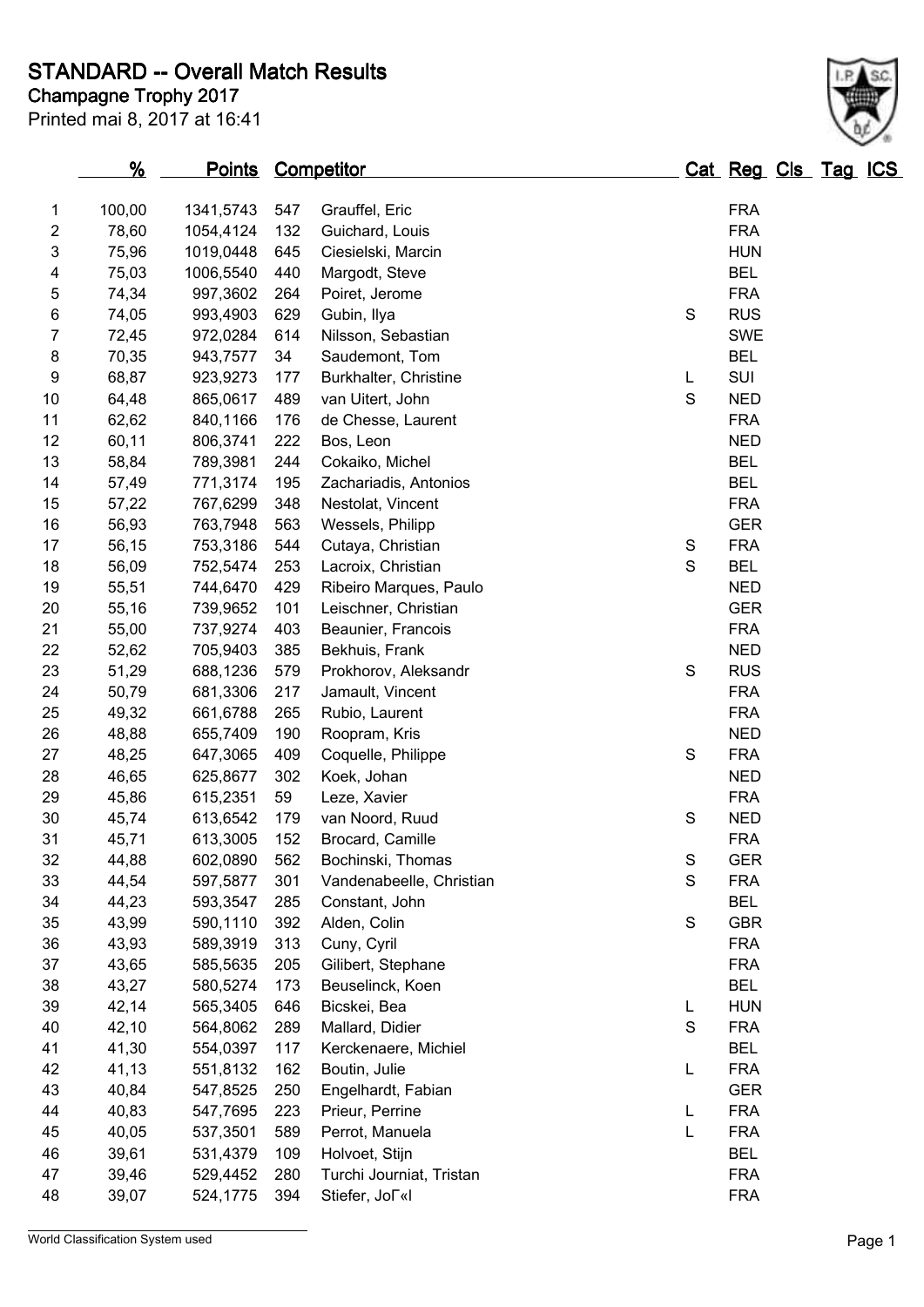### **Champagne Trophy 2017 STANDARD -- Overall Match Results**

|    | $\frac{9}{6}$ | <b>Points Competitor</b> |     |                        |               | Cat Reg Cls Tag ICS |  |  |
|----|---------------|--------------------------|-----|------------------------|---------------|---------------------|--|--|
| 49 | 38,63         | 518,2339                 | 42  | Fournier, Anne         | L             | <b>FRA</b>          |  |  |
| 50 | 38,06         | 510,5794                 | 608 | Fortin, Frederic       |               | <b>FRA</b>          |  |  |
| 51 | 36,46         | 489,0772                 | 412 | Mansching, Michel<br>S |               | <b>FRA</b>          |  |  |
| 52 | 36,14         | 484,7944                 | 494 | Stisy, Olivier         |               | <b>FRA</b>          |  |  |
| 53 | 36,13         | 484,7122                 | 181 | Witpas, Eddy           | S             | <b>BEL</b>          |  |  |
| 54 | 35,77         | 479,9049                 | 125 | Agrinier, Pascal       |               | <b>FRA</b>          |  |  |
| 55 | 34,75         | 466,1907                 | 201 | Penalver, Philippe     |               | <b>FRA</b>          |  |  |
| 56 | 34,34         | 460,6472                 | 331 | Rowsell, Adam          |               | <b>GBR</b>          |  |  |
| 57 | 34,26         | 459,6159                 | 226 | Wunsch, Dietmar        | S             | <b>GER</b>          |  |  |
| 58 | 33,72         | 452,3648                 | 114 | Vandal, Olivier        |               | <b>FRA</b>          |  |  |
| 59 | 33,65         | 451,3807                 | 293 | Kruit, Sjoerd          |               | <b>NED</b>          |  |  |
| 60 | 33,42         | 448,2978                 | 76  | Kern, Naomi Valeska    | L             | <b>MON</b>          |  |  |
| 61 | 33,01         | 442,8517                 | 43  | Thomas, Jean Luc       |               | <b>FRA</b>          |  |  |
| 62 | 32,87         | 441,0399                 | 442 | Vergara, Jose          |               | <b>FRA</b>          |  |  |
| 63 | 32,80         | 440,0126                 | 149 | Morat, Sebastien       |               | <b>FRA</b>          |  |  |
| 64 | 32,51         | 436,1366                 | 438 | Gadat, Bruno           | S             | <b>FRA</b>          |  |  |
| 65 | 32,47         | 435,5708                 | 384 | Guillemain, Vincent    |               | <b>FRA</b>          |  |  |
| 66 | 32,36         | 434,1486                 | 93  | Verite, Isabelle       | L             | <b>FRA</b>          |  |  |
| 67 | 31,35         | 420,5329                 | 364 | Grouazel, David        |               | <b>FRA</b>          |  |  |
| 68 | 31,12         | 417,4508                 | 370 | Truong, Phung          | S             | <b>FRA</b>          |  |  |
| 69 | 30, 15        | 404,4766                 | 247 | Figoli, Sergio         | SS            | <b>FRA</b>          |  |  |
| 70 | 29,99         | 402,3865                 | 67  | Ruzanji, Harold        |               | <b>GER</b>          |  |  |
| 71 | 29,34         | 393,6311                 | 94  | Joy, David             | S             | <b>GBR</b>          |  |  |
| 72 | 27,91         | 374,3879                 | 75  | Nuber, Patrik          | ${\mathsf S}$ | <b>GER</b>          |  |  |
| 73 | 27,36         | 367,0852                 | 317 | Andre, Jean-Francois   | S             | <b>FRA</b>          |  |  |
| 74 | 26,45         | 354,8849                 | 538 | Desroches, Guillaume   |               | <b>FRA</b>          |  |  |
| 75 | 24,89         | 333,8914                 | 198 | Cadet, Yannick         | S             | <b>FRA</b>          |  |  |
| 76 | 24,69         | 331,2955                 | 237 | Muller, Jean Paul      | SS            | <b>FRA</b>          |  |  |
| 77 | 23,17         | 310,8966                 | 183 | Raaij, Inge            | L             | <b>NED</b>          |  |  |
| 78 | 22,83         | 306,2188                 | 202 | Roccia, Paola          | L             | <b>BEL</b>          |  |  |
| 79 | 22,53         | 302,2193                 | 431 | Braun, Alexander       |               | <b>GER</b>          |  |  |
| 80 | 22,13         | 296,8769                 | 257 | Le bourhis, Laurent    |               | <b>FRA</b>          |  |  |
| 81 | 21,66         | 290,6473                 | 472 | Baumann, Robert        |               | <b>FRA</b>          |  |  |
| 82 | 20,68         | 277,4553                 | 166 | Cokaiko, Walthere      | SS            | <b>BEL</b>          |  |  |
| 83 | 18,88         | 253,2726                 | 298 | Villepreux, Patrick    |               | <b>FRA</b>          |  |  |
| 84 | 18,75         | 251,5298                 | 402 | le Borgne, Alain       | S             | <b>FRA</b>          |  |  |
| 85 | 17,19         | 230,6685                 | 86  | Thomas, Ethan          | J             | <b>FRA</b>          |  |  |
| 86 | 17,07         | 228,9477                 | 619 | Brequel, Jacques       | SS            | <b>FRA</b>          |  |  |
| 87 | 13,80         | 185,0892                 | 150 | Buhler, Doris          | L             | <b>GER</b>          |  |  |
| 88 | 12,57         | 168,6214                 | 399 | Grouazel, Laetitia     | L             | <b>FRA</b>          |  |  |
| 89 | 12,27         | 164,6525                 | 626 | Eap, Christophe        |               | <b>FRA</b>          |  |  |
| 90 | 11,49         | 154,1428                 | 140 | Vanhaverbeke, Wouter   |               | <b>BEL</b>          |  |  |
| 91 | 8,94          | 119,9973                 | 499 | Volpini, Remy          | SS            | <b>FRA</b>          |  |  |
|    |               |                          |     |                        |               |                     |  |  |